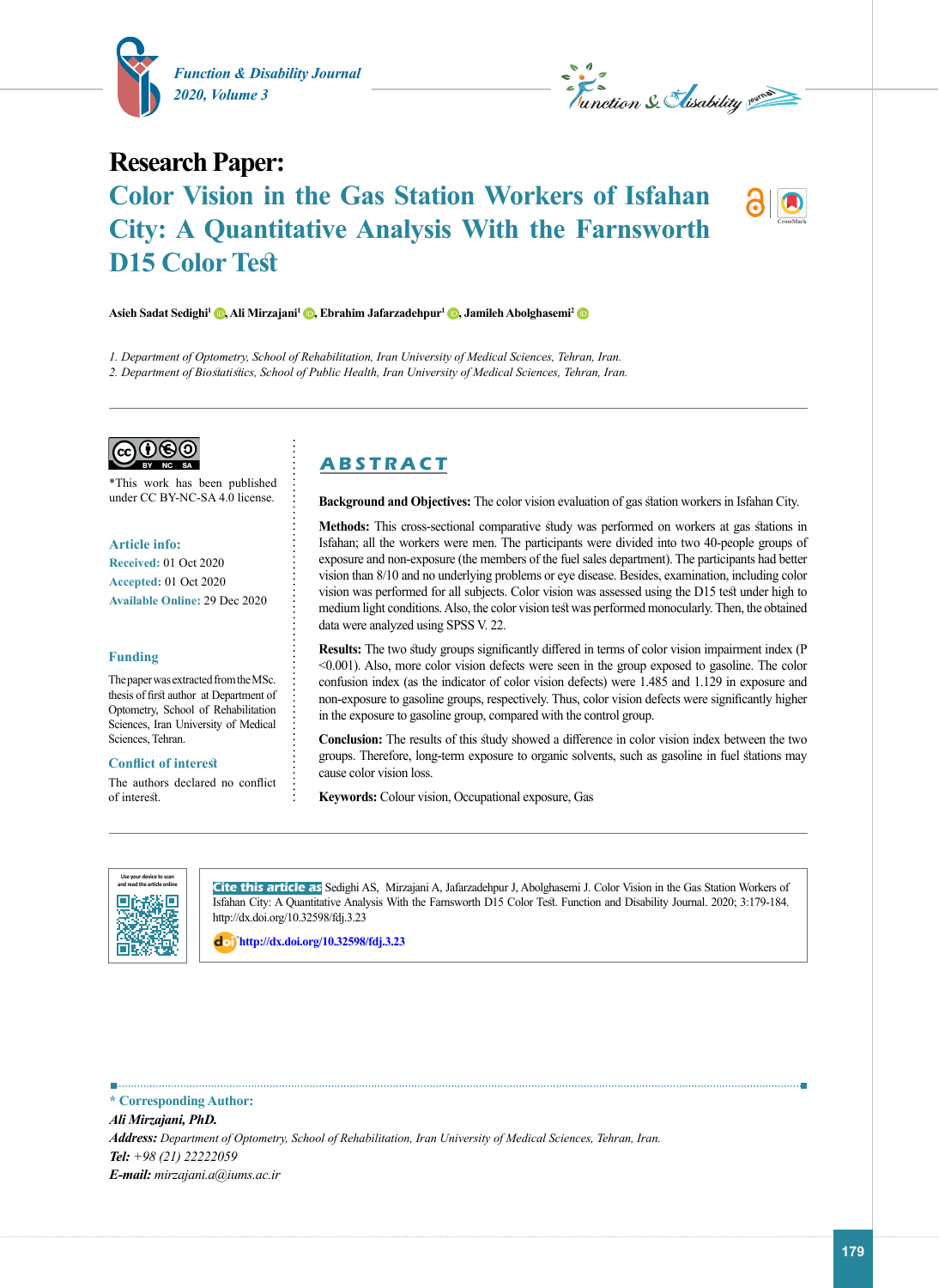

# *What is "already known" in this topic:*

 *Studies have observed color vision deficiency following exposure to benzene petroleum products in industries.*

 *What this article adds:*

*This research has investigated the occupational exposure to gasoline in Iran, because of the country's population, different climatic conditions, gasoline consumption, and the number of fuel stations as an import than target community for this field of research.*

### **1. Introduction**

property poses a risk to health [\[2\].](#page-4-1)

etroleum products, including gasoline, are widely used in the industry. Research shows that these products affect the nervous system directly and cause disorders [\[1\]](#page-4-0). Most of these products, including gasoline, are lipophilic and volatile at room temperature. Because of this property, they tend to attach or adhere to high-fat tissues, such as brain tissue and myelin. This **P**

Petroleum products (such as gasoline) at low or medium concentrations can cause transient symptoms in the central nervous system, such as headache and dizziness. At high concentrations, they can cause disturbances in consciousness, respiratory failure, circulatory system problems, or even death in some cases [\[1\]](#page-4-0).

Research to date has shown that these products cause changes in various parts of the visual system, such as the lens, retinal layers, and optic nerve. Also, the neurological damage caused by chronic or acute occupational exposure to petroleum products can cause acquired color blindness, including yellow-blue or green-red color blindness [\[2\].](#page-4-1) Visual dysfunction can indicate neural changes in the peripheral system. Since color vision deficiency is probably the result of damage to ocular structures, it is possible to diagnose color vision deficiency before patients are aware of functional damage  $\lceil 3 \rceil$ .

The employees of gasoline stations are exposed to petroleum products in long work shifts, thus, they are exposed to vapors emanating from gasoline materials by breathing in air. These vapors are also absorbed by the eyes  $[3]$ .

Oil-rich countries or oil-producing countries are among the most important target communities for these disorders. Besides, some research has been done on the effects of gasoline on visual functions, including color vision  $[3, 4]$ .

However, no research has investigated the occupational exposure to gasoline in Iran, because of the country's population, different climatic conditions, gasoline consumption, and the number of fuel stations as an important target community for this field of research. Therefore, it is of great importance to evaluate color vision in the community of Iranian fuel stations in Isfahan City as one of the metropolises of the country, which is worldfamous and has a lot of traffic  $[5, 6]$  $[5, 6]$ . The results can be suitable for explaining warnings and preventive planning regarding job protection.

## **2. Methods**

This cross-sectional study was performed on the gas station workers of Isfahan City, all of whom were male. Participants were divided into two 40-people groups of exposure and non-exposure (members of the fuel sales department).

The desired tests were performed on each person. Tools are needed to perform these tests and examinations. First, the far and near visual acuity of the person was taken using the Snellen chart with and without glasses. The best vision of the person (ie, the row of the Snellen chart that was seen by the person) was recorded as far and near visual acuity in the questionnaire. Then, people with near and far visual acuity of 8/10 or better with and without correction were selected. Also, all of the examinees had a work history of more than five years and no history of any underlying diseases, such as diabetes, hypertension, and thyroid problems; they were also taking no medications. Moreover, the participants did not have a history of eye diseases, such as cataracts, glaucoma,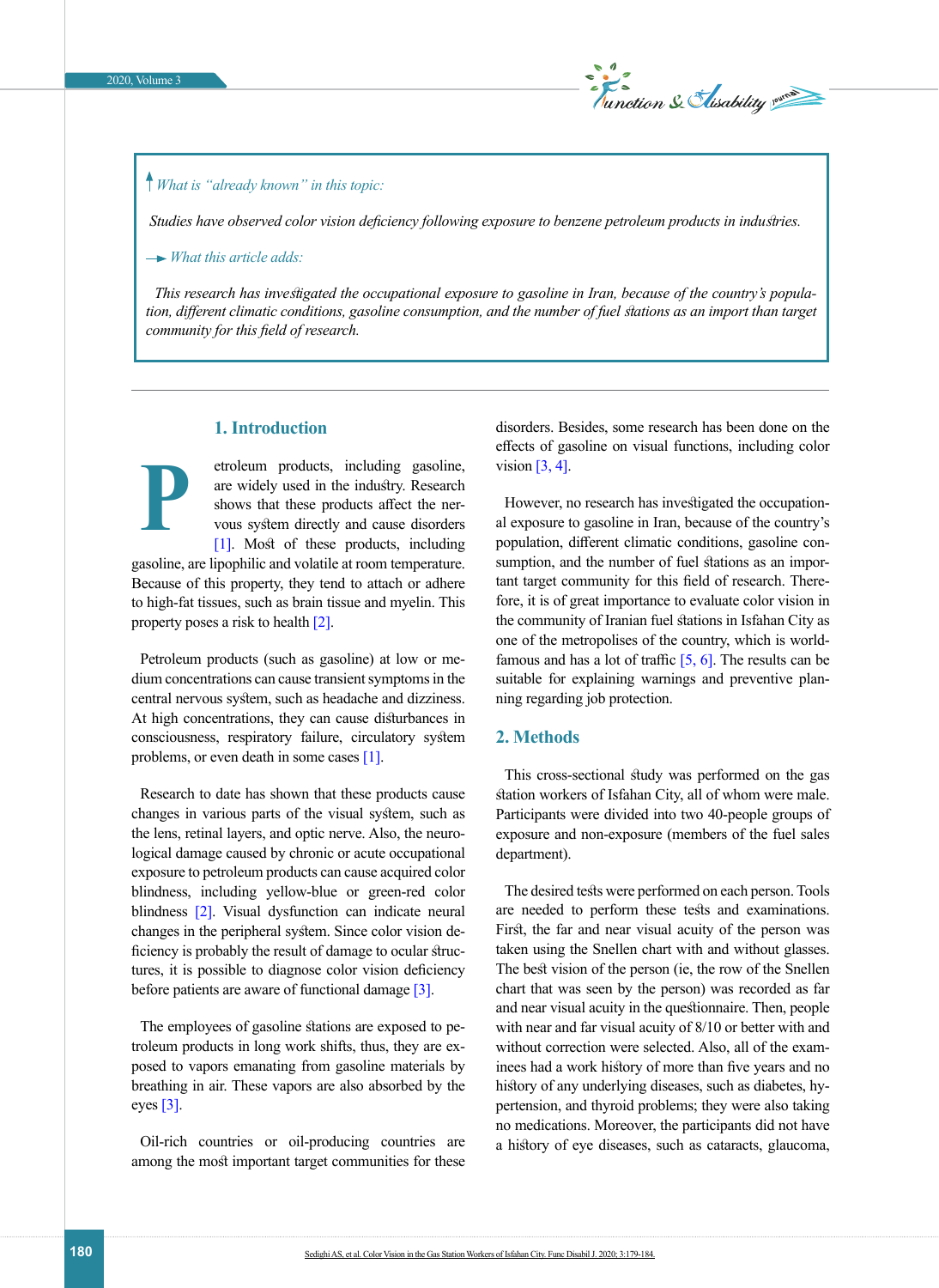

| Variable              | Group       | Range    | <b>Mean</b> tSD |       | P       |
|-----------------------|-------------|----------|-----------------|-------|---------|
| Age, y                | Exposure    | 30-70    | 47.95± 1.734    | 4.916 | < 0.001 |
|                       | No exposure | 27-54    | 37.80±1.122     |       |         |
| Work<br>experience, y | Exposure    | $8 - 40$ | 19.68±1.488     | 4.537 | < 0.001 |
|                       | No exposure | $3 - 21$ | 12.10±0.758     |       |         |

<span id="page-2-0"></span>**Table 1.** Comparison of age and work experience in gas station workers with and without gasoline exposure

or any other diseases, all of which were recorded in the examination form.

The next step was to perform the Farnsworth D15 color vision test. Color vision tests, particularly the Farnsworth D15, are sensitive to color vision defects caused by toxic substances. Although the use of more than one color vision test may help diagnose color vision defects, the Farnsworth D15 has been more sensitive than other color vision evaluation tests [7].

This test consists of 15 dots with different colors in terms of saturation. The examinee must arrange and write the order of the numbers behind them. There was no time limit for performing this test. The Color Confusion Index (CCI) is calculated by dividing the sum of the distances between the colored beads that the examinee arranged in the Farnsworth D15 color vision test by the sum of the standard bead distances (correct arrangement), which is a number equal to 56.4. The final number called CCI was obtained and interpreted quantitatively  $[8]$ . The minimum value of CCI is one; values higher than one indicate color vision impairment. Each eye was examined separately in high mesopic light conditions and at a distance of 50 cm from the person because the acquired color vision defect can be monocular and asymmetric [\[9\].](#page-4-5)

The obtained data were statistically analyzed with SPSS, version 22. Besides, descriptive statistical indicators, such as mean table and standard deviation were used to describe the data. The normal distribution of data was confirmed by the Kolmogorov-Smirnov test. Then, the independent t-test was used to evaluate and compare the mean and standard deviation of the exposure and non-exposure groups. The significance level of the tests was considered 0.05.

# **3. Results**

This study examined the color vision of the right and left eyes in 80 men. The mean age and work experience of the group exposed to gasoline were 47.95 years and 19.68 years, respectively; in the group not exposed to gasoline, these values were 37.80 years and 12.10 years, respectively.

[Table 1](#page-2-0) shows the central indicators and the dispersion of age and work experience in gas station workers with and without gasoline exposure. There was a statistically significant 10-year age difference and about seven years of work experience difference between the two groups. Thus, we investigated the confounding effect of age and work experience on the color vision variable.

[Table 2](#page-2-1) shows the average index of right eye color impairment in gas station workers with and without gasoline exposure. The average CCI of the right eye was 1.485 and 1.129 in the exposed and nonexposed to gasoline groups, respectively.

The right eye CCI was compared between the exposed and nonexposed to gasoline groups, using the independent t-test. The value of the test statistic was 81.31, and the value of P was less than 0.001 (less than 0.05). So the right eye CCI significantly differs between the two study groups.

<span id="page-2-1"></span>**Table 2.** Comparison of right eye color confusion index between gas station workers with and without gasoline exposure

| Group       | Range     | <b>Mean</b> tSD |       | D       |
|-------------|-----------|-----------------|-------|---------|
| Exposure    | 1.06-1.97 | 1.485±0.0405    | 8.312 | < 0.001 |
| No exposure | 1.02-1.35 | 1.129±0.0137    |       |         |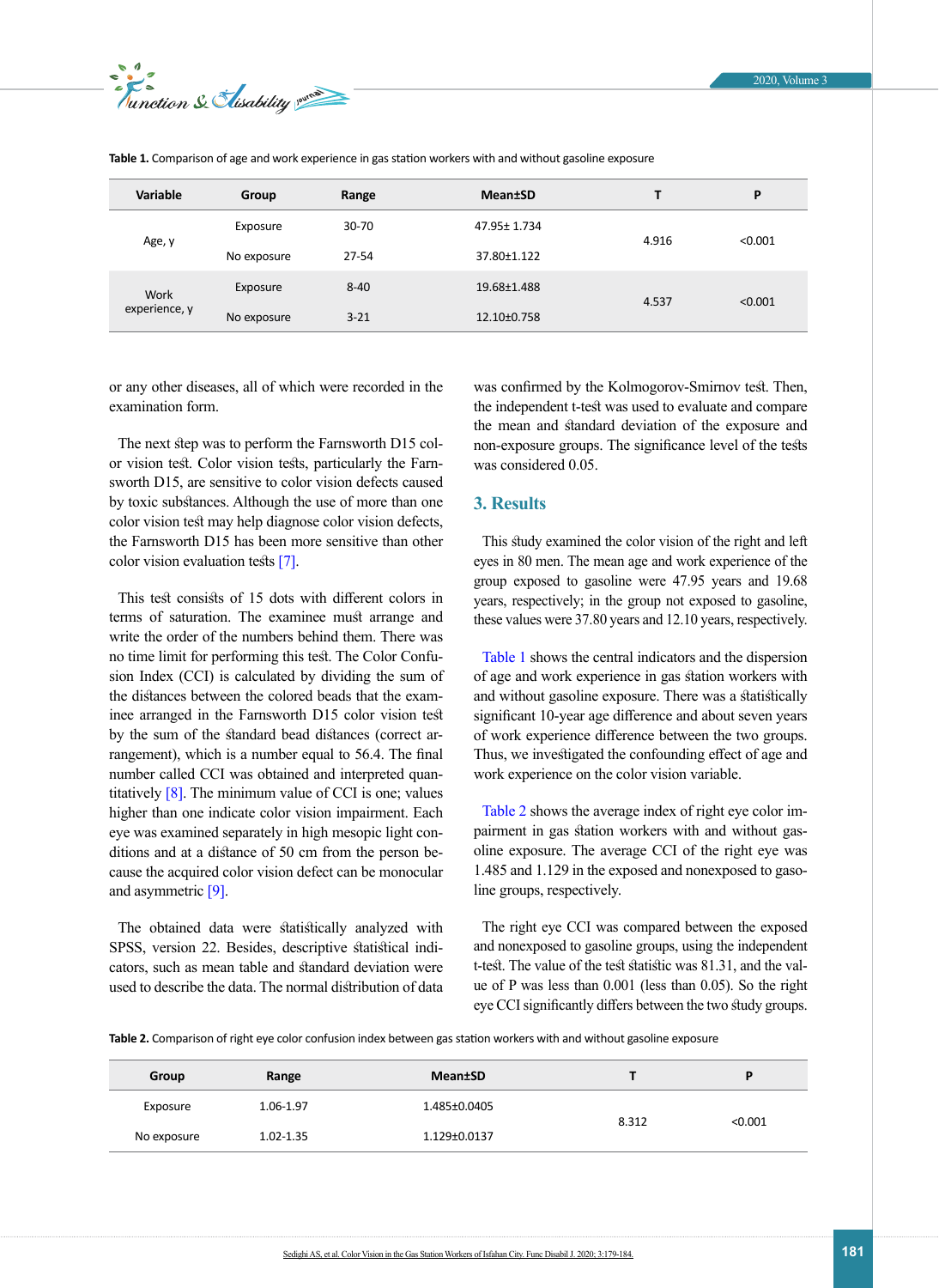

| Group       | Range         | <b>Mean</b> tSD    |       | D       |
|-------------|---------------|--------------------|-------|---------|
| Exposure    | $1.09 - 2.12$ | 1.533±0.0383       | 9.555 | < 0.001 |
| No exposure | 1.04-1.35     | $1.147 \pm 0.0129$ |       |         |

<span id="page-3-0"></span>**Table 3.** Comparison of Left Eye Color Confusion Index Between Gas Station Workers With and Without Gasoline Exposure

[Table 3](#page-3-0) shows the mean CCI of the left eye in gas station workers with and without gasoline exposure. The average CCI of the left eye was 1.533 and 1.147 in the group exposed to gasoline and the group not exposed to gasoline, respectively.

The left eye CCI was compared between the two groups of exposure and non-exposure to gasoline, using the independent t-test. The value of the test statistic was 9.555, and the value of P was less than 0.001 (less than 0.05). So the left eye CCI significantly differs between the two study groups.

The two groups of exposure and non-exposure to gasoline differed in the mean age and work experience. Therefore, the confounding effect of age and work experience on the CCI of the right and left eye were examined using the analysis of covariance. No distorting effect was observed, considering the P values that were equal to 0.556 and 0.436 for age and work experience, respectively. Consequently, age and work experience were not distorting variables, and no significant relationships existed between these variables and CCI. Although the average age and work experience differed between the two groups, the lack of distorting effect confirmed the significant relationships obtained owing to exposure to gasoline in gas station workers.

# **4. Discussion**

This study investigated the effect of exposure to gasoline on workers at fuel stations in Isfahan City. The results showed that the group exposed to gasoline significantly suffered from color vision impairment.

Previous studies have also evaluated the color vision changes due to occupational exposure, using the Farnsworth D15 color vision test. The present study found that exposure to gasoline in workers at gas stations in Isfahan caused color vision defects. Also, a study by Gang et al. in Japan, 2003, revealed color vision impairment and color vision deficiency in workers who were exposed to a combination of organic solvents, compared

with the control group  $[1]$ . This is consistent with the results of the present study on color vision.

Also, the color vision disorder obtained in this study is consistent with the results of Chong et al., 2006. These researchers investigated the acquired color vision in workers at a large petrochemical distillery in Australia. The authors evaluated color vision at the low, medium, and high concentrations of gasoline, using the Farnsworth D15 color vision test. Besides, research has shown that even chronic exposure to the low levels of organic solvents can increase the rate of color vision impairment, resulting in acquired color vision deficiency. The nervous system is the first target organ for the toxic effects of gasoline and solvents, and the lack of color vision is the first sensitive sign of destructive neurotoxicity [\[2\]](#page-4-1).

In Siluria's study, the result of color vision deficiency is similar to the result of the present study. A 2012 study in Brazil examined the relationship between the color vision and non-color vision of gas station workers who were exposed to organic solvents. Color visual impairment in workers was more than in the control group; this is similar to the present result on color vision impairment  $[4]$ .

In 2012, Costa et al. assessed the color vision of 25 workers at a gas station, compared with a control group. The values of CCI in the experimental group were higher than the control group, indicating color vision deficiency in workers [\[10\]](#page-4-6).

Similar results of the present study in terms of the effect of gasoline on the development of acquired color vision defects have been observed in other studies that have evaluated occupational exposure to substances, such as manganese, gasoline, mercury vapor, and organic solvents [\[11,](#page-4-7) [12\].](#page-4-8) The findings of various studies and the present study on the lack of color vision in the field of occupational exposure show that contact with petroleum products, such as gasoline, negatively affects color vision and can lead to impaired color vision.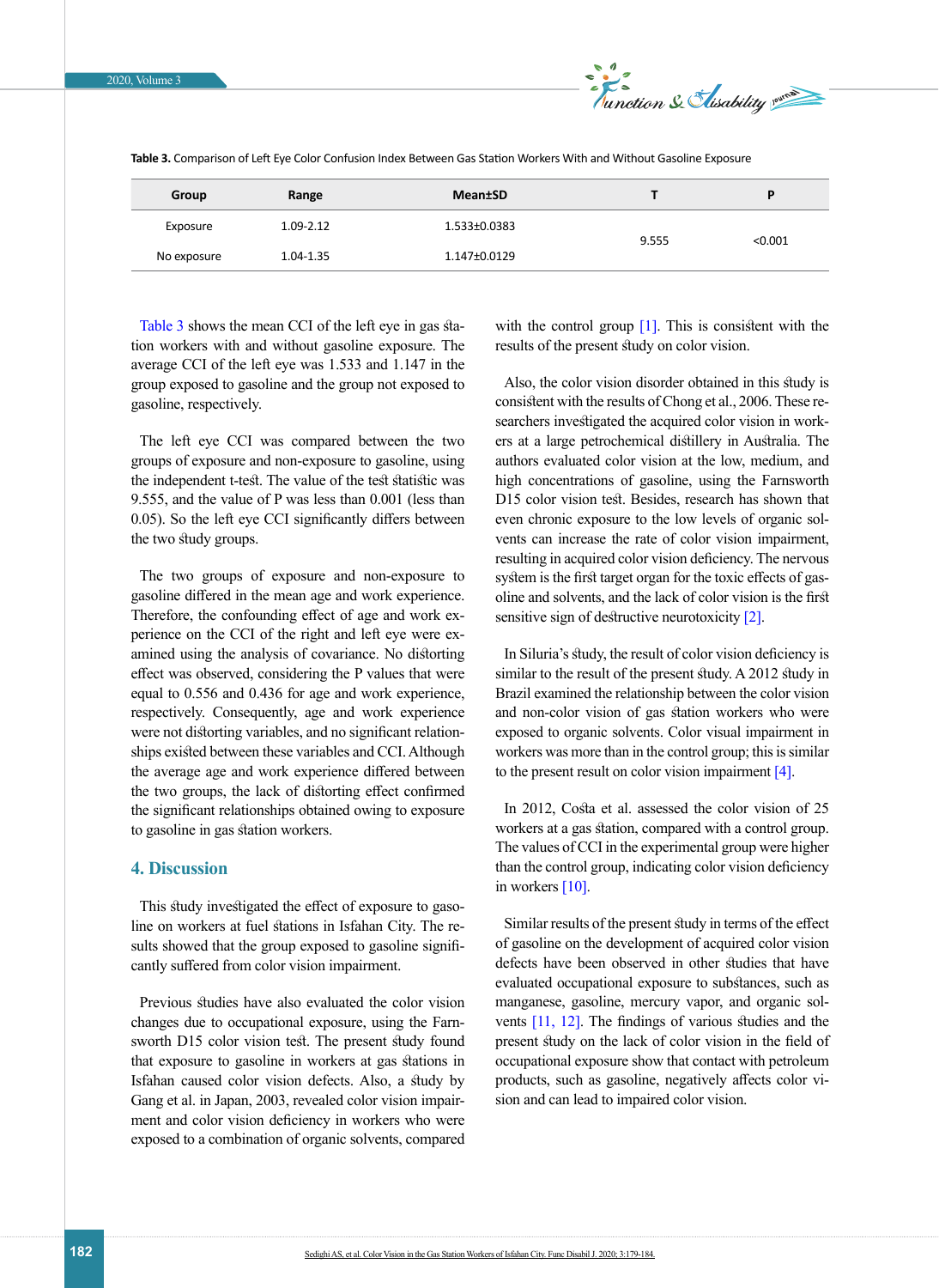*E* s<br>unction & *Slisability* pure

# **5. Conclusion**

According to the results of the present study, the chronic occupational exposure of workers at gas stations in Isfahan to gasoline products can harm color vision and cause color vision defect.

# **Ethical Considerations**

### **Compliance with ethical guidelines**

 This study was approved by the Ethics Committee of Iran University of Medical Sciences. (Code: IR.IUMS. REC.1399.249).

#### **Funding**

The paper was extracted from the MSc. thesis of first author at Department of Optometry, School of Rehabilitation Sciences, Iran University of Medical Sciences, Tehran.

#### **Authors' contributions**

General design, data collection, analysis, and discussion: Asieh Sadat Sedighi; Data analysis: Ali Mirzajani; General design and data presentation: Jamileh Abolghasemi; Discussion: Ebrahim Jafarzadehpur.

#### **Conflict of interest**

The authors declared no conflict of interest.

#### **References**

- <span id="page-4-0"></span>[1] Gong Y, Kishi R, Kasai S, Katakura Y, Fujiwara K, Umemura T, et al. Visual dysfunction in workers exposed to a mixture of organic solvents. Neurotoxicology. 2003; 24(4-5):703-10. [[DOI:10.1016/](https://doi.org/10.1016/S0161-813X(03)00034-2) [S0161-813X\(03\)00034-2](https://doi.org/10.1016/S0161-813X(03)00034-2)]
- <span id="page-4-1"></span>[2] Lee EH, Eum KD, Cho SI, Cheong HK, Paek do M. Acquired dyschromatopsia among petrochemical industry workers exposed to benzene. Neurotoxicology. 2007; 28(2):356-63. [[DOI:10.1016/j.](https://doi.org/10.1016/j.neuro.2006.05.005) [neuro.2006.05.005](https://doi.org/10.1016/j.neuro.2006.05.005)] [\[PMID\]](https://www.ncbi.nlm.nih.gov/pubmed/16806479)
- [3] Neto AD, Andrade MJ, de Oliveira AR, Fernández-Calvo B, dos Santos NA. Chronic occupational exposure to low levels of organic vapors can affect color vision and contrast sensitivity. Psychology & Neuroscience. 2017; 10(4):414-27. [\[DOI:10.1037/pne0000105\]](https://psycnet.apa.org/record/2017-43850-001)
- <span id="page-4-2"></span>[4] Lacerda EM, Lima MG, Rodrigues AR, Teixeira CE, de Lima LJ, Ventura DF, et al. Psychophysical evaluation of achromatic and chromatic vision of workers chronically exposed to organic solvents. J Environ Public Health. 2012; 2012:784390. [\[DOI:10.1155/2012/784390](https://doi.org/10.1155/2012/784390)] [\[PMID\]](https://www.ncbi.nlm.nih.gov/pubmed/22220188) [[PMCID](http://www.ncbi.nlm.nih.gov/pmc/articles/PMC3246754)]
- <span id="page-4-3"></span>[5] Statistical Center of Iran. Isfahan Statistical Yearbook.Tehran: Statistical Center of Iran; 2012.
- [6] Iranian Student's News Agency. Existence of 970 polluting industrial units in Isfahan [Internet]. 2014 [Updated 2014]. Available from: [http://www.isna.ir/fa/news/93040603529/](https://www.isna.ir/news/93040603529/%D9%88%D8%AC%D9%88%D8%AF970-%D9%88%D8%A7%D8%AD%D8%AF%D8%B5%D9%86%D8%B9%D8%AA%DB%8C-%D8%A2%D9%84%D8%A7%DB%8C%D9%86%D8%AF%D9%87-%D8%AF%D8%B1-%D8%A7%D8%B5%D9%81%D9%87%D8%A7%D9%86)
- [7] Betancur-Sánchez AM, Vásquez-Trespalacios EM, Sardi-Correa C. Impaired colour vision in workers exposed to organic solvents: A systematic review. Arch Soc Esp Oftalmol. 2017; 92(1):12-8. [[DOI:10.1016/j.oftal.2016.05.008\]](https://doi.org/10.1016/j.oftal.2016.05.008) [\[PMID](https://www.ncbi.nlm.nih.gov/pubmed/27422480)]
- <span id="page-4-4"></span>[8] Geller, AM. A table of color distance scores for quantitative scoring of the Lanthony Desaturate Color Vision test. Neurotoxicol Teratol. 2001; 23(3):265-7. [[DOI:10.1016/S0892-0362\(01\)00139-8\]](https://doi.org/10.1016/S0892-0362(01)00139-8)
- <span id="page-4-5"></span>[9] Lee EH, Paek D, Kho YL, Choi K, Chae HJ. Color vision impairments among shipyard workers exposed to mixed organic solvents, especially xylene. Neurotoxicol Teratol. 2013; 37:39-43. [[DOI:10.1016/j.ntt.2013.02.005](https://doi.org/10.1016/j.ntt.2013.02.005)] [\[PMID](https://www.ncbi.nlm.nih.gov/pubmed/23422509)]
- <span id="page-4-6"></span>[10] Costa TL, Barboni MT, de Araujo Moura AL, Bonci DM, Gualtieri M, de Lima Silveira LC, et al. Long-term occupational exposure to organic solvents affects color vision, contrast sensitivity and visual fields. PloS One. 2012; 7(8):e42961. [https://journals.plos.org/](https://journals.plos.org/plosone/article?id=10.1371/journal.pone.0042961) [plosone/article?id=10.1371/journal.pone.0042961](https://journals.plos.org/plosone/article?id=10.1371/journal.pone.0042961)
- <span id="page-4-7"></span>[11] Anger WK. Neurobehavioral testing of chemicals: impact on recommended standards. Neurobehavioral Toxicology & Teratology. 1984; 6(2), 147–53.<https://psycnet.apa.org/record/1985-19651-001>
- <span id="page-4-8"></span>[12] Lucchini R, Albini E, Cortesi I, Placidi D, Bergamaschi E, Traversa F, et al. Assessment of neurobehavioral performance as a function of current and cumulative. Occupational lead exposure. Neurotoxicology. 2000; 21(5):805-11. [\[PMID\]](https://europepmc.org/article/med/11130286)